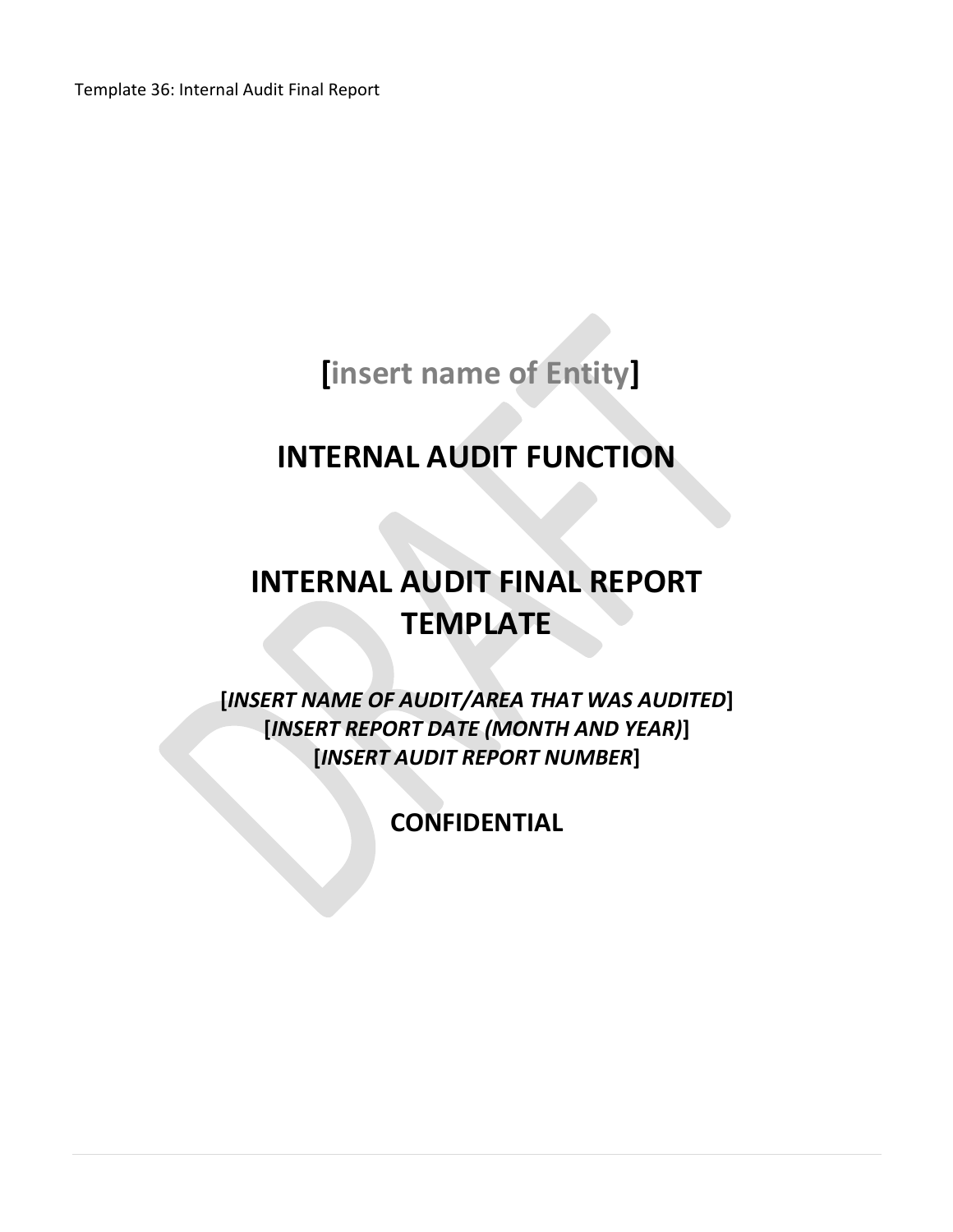## <span id="page-1-0"></span>**Report Recipients**

#### **Table 1: Distribution List**

| <b>Designation</b> | <b>For Action</b> | For Information |
|--------------------|-------------------|-----------------|
|                    |                   |                 |
|                    |                   |                 |
|                    |                   |                 |
|                    |                   |                 |

This report is intended solely for use by management, Accounting Officer and the Audit Committee of [include name of entity]. No party other than those to whom it is addressed may rely upon this report / information for any purpose whatsoever. It must not be made available or copied in whole or in part to any other party without our prior written consent and approval by the Accounting Officer.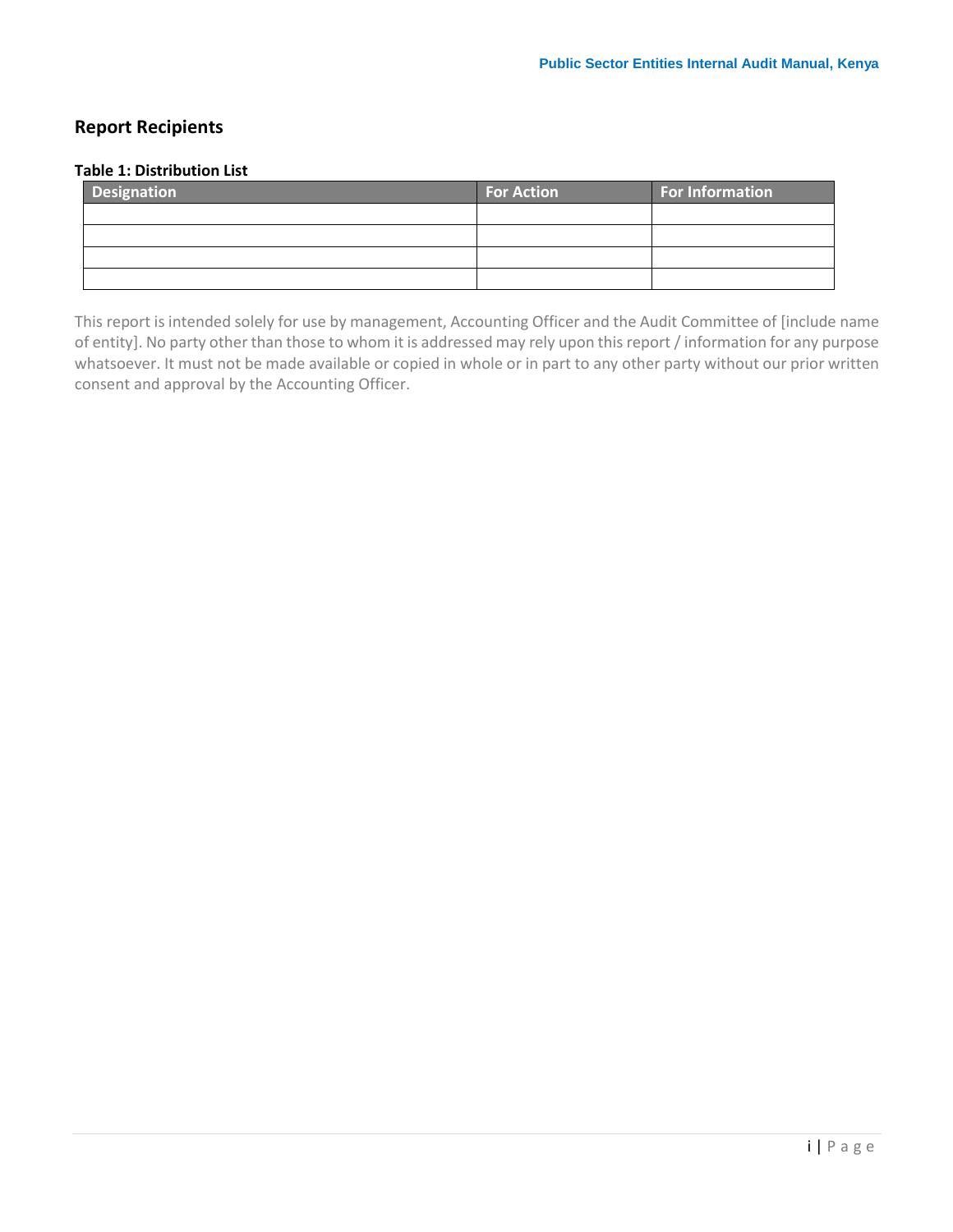## <span id="page-2-0"></span>**Executive Summary**

This section will contain information on:

- Summary on the area being audited and why its being audited (e.g. part of annual audit plan, special investigation etc).
- **•** Engagement objective.
- Scope and scope limitation (where appropriate).
- Positive attributes.
- Summary of high risk/key audit findings.
- Conclusion.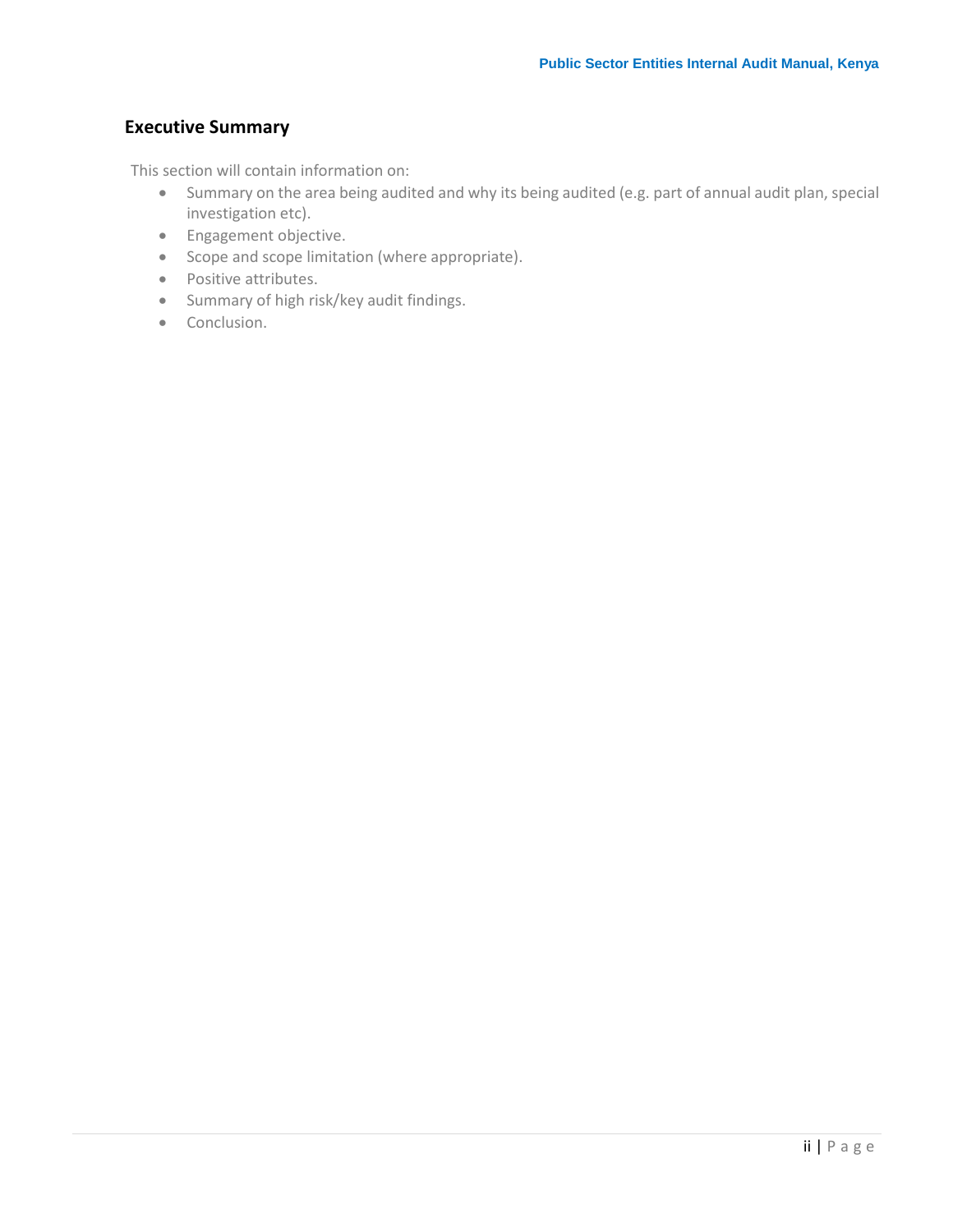## **TABLE OF CONTENTS**

| 1.             |                                                                                |  |
|----------------|--------------------------------------------------------------------------------|--|
| 2.             |                                                                                |  |
| 2.1            |                                                                                |  |
| 2.2            | AREAS OF EFFECTIVE GOVERNANCE, RISK MANAGEMENT AND CONTROLSERROR! BOOKMARK NOT |  |
| DEFINED.       |                                                                                |  |
| 3.             |                                                                                |  |
| 3.1            |                                                                                |  |
| 3.2            | [INCLUDE THE MAIN HEADING OF THE SYSTEM/PROCESS THAT WAS AUDITED]  2           |  |
| 4.             |                                                                                |  |
| 5.             |                                                                                |  |
| 6 <sub>1</sub> |                                                                                |  |
| 7.             |                                                                                |  |
| 7.1            | <b>APPENDIX 1-XXX</b>                                                          |  |

## **LIST OF DIAGRAMS AND TABLES**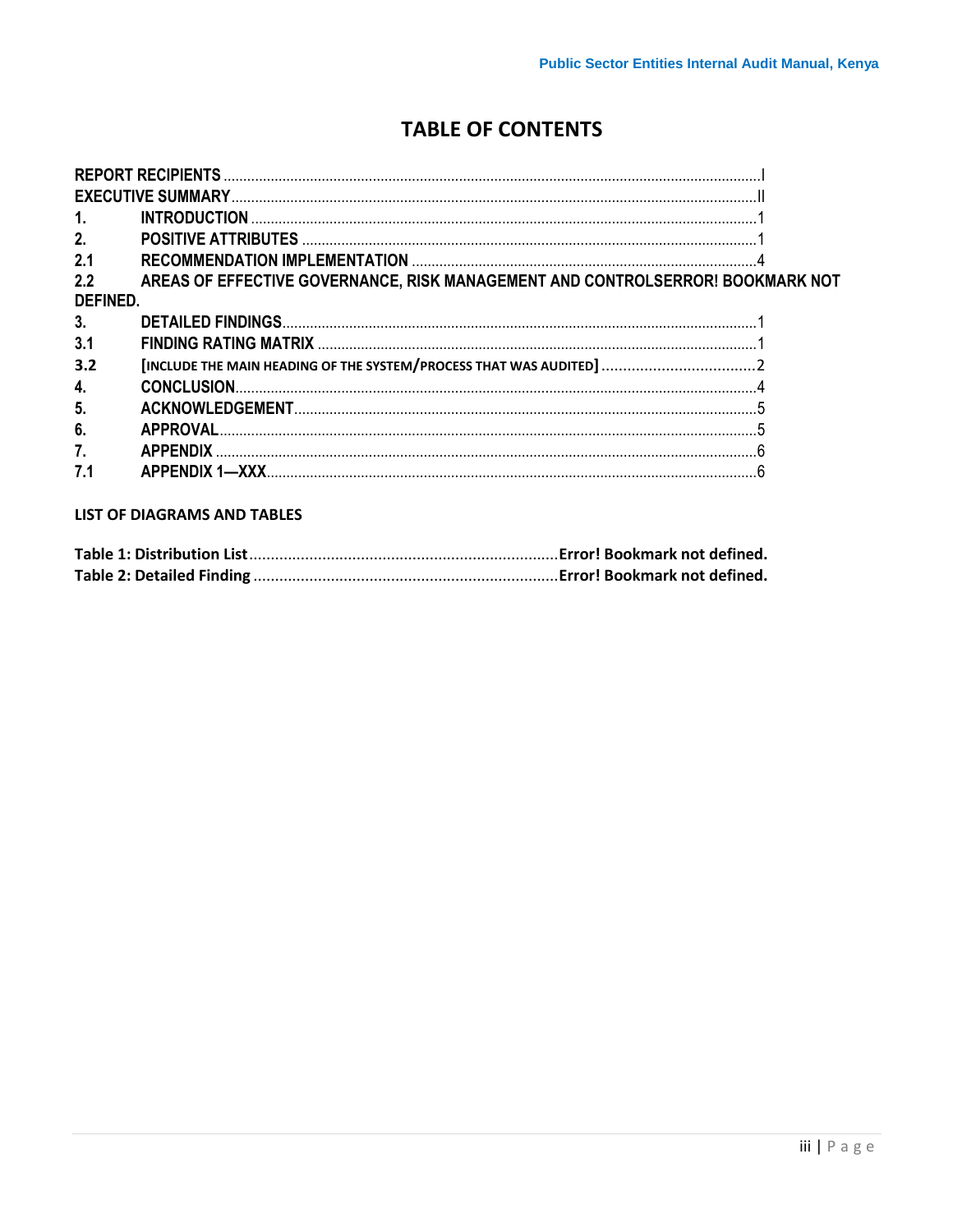## <span id="page-4-0"></span>**1. Introduction**

This section will contain information on:

- 1. PFM Regulations requirements to prepare internal audit reports.
- 2. Background information on the area being reviewed.
- 3. Why the engagement is being undertaken, type of audit and who commissioned the engagement.
- 4. Engagement objective.
- 5. Engagement scope.
- 6. Engagement methodology.
- 7. Limitation (include none or nature of limitation)
- 8. Summarize management role of establishing and implementing governance, risk management and controls and Internal Auditor's role of providing assurance on the same.

## <span id="page-4-1"></span>**2. Positive Attributes**

This section will contain the following information:

Based on the outcome of engagement procedures areas that have effective governance, risk management and controls.

## <span id="page-4-2"></span>**3. Detailed Findings**

#### <span id="page-4-3"></span>**3.1 Finding Rating Matrix**

Finding rating matrix relates specifically to the rating of the detail findings.

| <b>Rating</b>                  | <b>Definition</b>                                                                                                                                                                                                                                      |
|--------------------------------|--------------------------------------------------------------------------------------------------------------------------------------------------------------------------------------------------------------------------------------------------------|
| <b>Major</b><br>[Red]          | A fundamental and critical control weakness, which hampers operations, and<br>therefore requires immediate management action.                                                                                                                          |
| <b>Significant</b><br>[Yellow] | Control weakness considered to be of a serious nature that should receive<br>management attention in the short term.                                                                                                                                   |
| <b>Minor</b><br>[Green]        | These weaknesses do not represent a risk to the environment and can usually be<br>corrected at minimal cost. The resolution will lead to an improvement of the<br>operations' efficiency, and/or effectiveness. It is not considered a critical issue. |
|                                |                                                                                                                                                                                                                                                        |

#### **Performance Improvement Observation**

An opportunity for improvement was identified and brought to the attention of management, as a value-added service.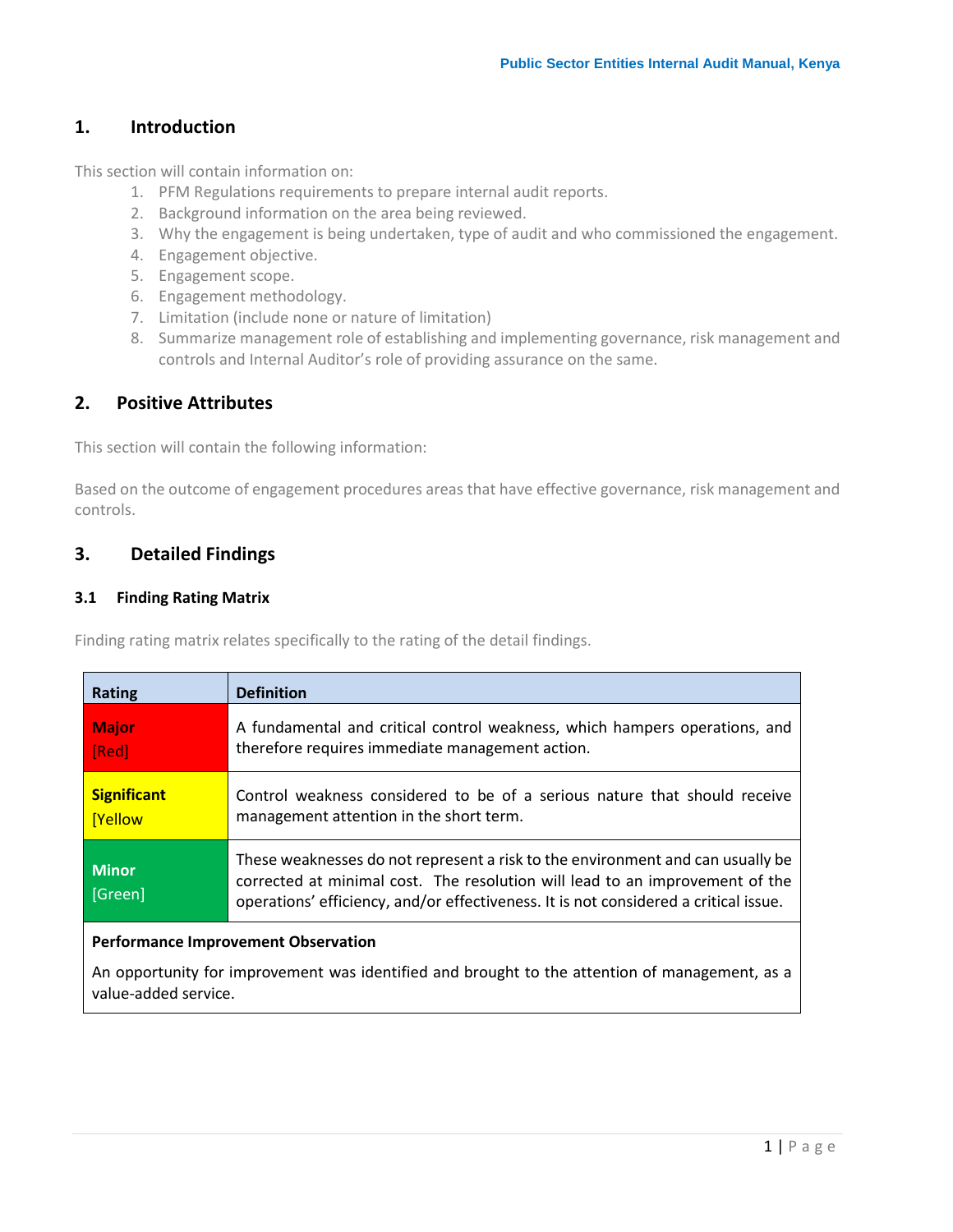## **3.2 [include the main heading of the system/process that was audited]**

This sub-section represents the results of the audit testing performed and the findings identified. To ensure a balanced report this should include satisfactory performance and areas of improvement.

### **3.2.1 [***state the key control***]**

#### **Table 2: Detailed Finding**

<span id="page-5-0"></span>

| <b>State the control</b>                                            |                                                                   |                            |                                              | <b>Rating of finding</b>                       |                            |
|---------------------------------------------------------------------|-------------------------------------------------------------------|----------------------------|----------------------------------------------|------------------------------------------------|----------------------------|
| <b>Criteria</b>                                                     |                                                                   |                            |                                              |                                                |                            |
| [Copy from the draft report]                                        |                                                                   |                            |                                              |                                                |                            |
| Condition                                                           |                                                                   |                            |                                              |                                                |                            |
| [Copy from the draft report]                                        |                                                                   |                            |                                              |                                                |                            |
| Cause                                                               |                                                                   |                            |                                              |                                                |                            |
| [Copy from the draft report]                                        |                                                                   |                            |                                              |                                                |                            |
| <b>Consequences</b>                                                 |                                                                   |                            |                                              |                                                |                            |
| [Copy from the draft report]                                        |                                                                   |                            |                                              |                                                |                            |
| <b>Corrective Action</b>                                            |                                                                   |                            |                                              |                                                |                            |
|                                                                     |                                                                   |                            |                                              |                                                |                            |
| <b>Extreme Risk</b>                                                 | <b>High Risk</b>                                                  | <b>Moderate Risk</b>       |                                              | <b>Low Risk</b>                                |                            |
| Complete Corrective Action<br>within 1 month in a financial<br>year | Complete Corrective Action within 3<br>months in a financial year | months in a financial year | Complete Corrective Action within 6          | Complete Corrective Action within<br>12 months |                            |
| [Copy from the draft report]                                        |                                                                   |                            |                                              |                                                |                            |
|                                                                     |                                                                   |                            |                                              |                                                |                            |
| <b>Agreed Management Action Plan</b>                                |                                                                   |                            |                                              |                                                |                            |
|                                                                     |                                                                   |                            |                                              |                                                |                            |
| <b>Activity</b>                                                     |                                                                   |                            | Responsible                                  | <b>Timelines</b>                               | <b>Resources</b>           |
| [Management feedback on the draft report]                           |                                                                   |                            | [Management feedback<br>on the draft report] | [Management<br>feedback                        | [Management<br>feedback on |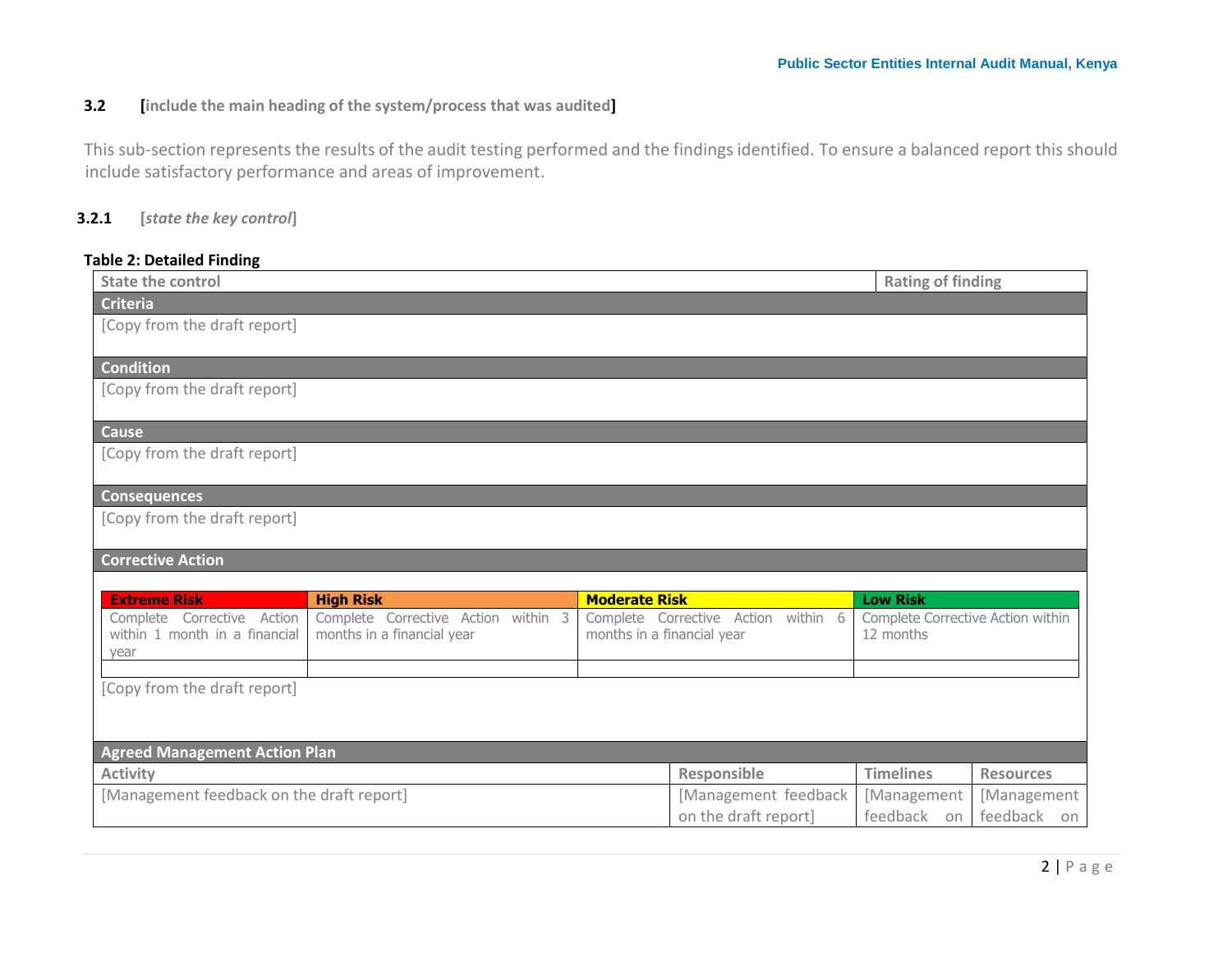## **Public Sector Entities Internal Audit Manual, Kenya**

| <b>State the control</b> | Rating | of finding |        |       |
|--------------------------|--------|------------|--------|-------|
|                          | the    | draf       | the    | draft |
|                          | report |            | report |       |

The Internal Auditor may provide more information in the appendix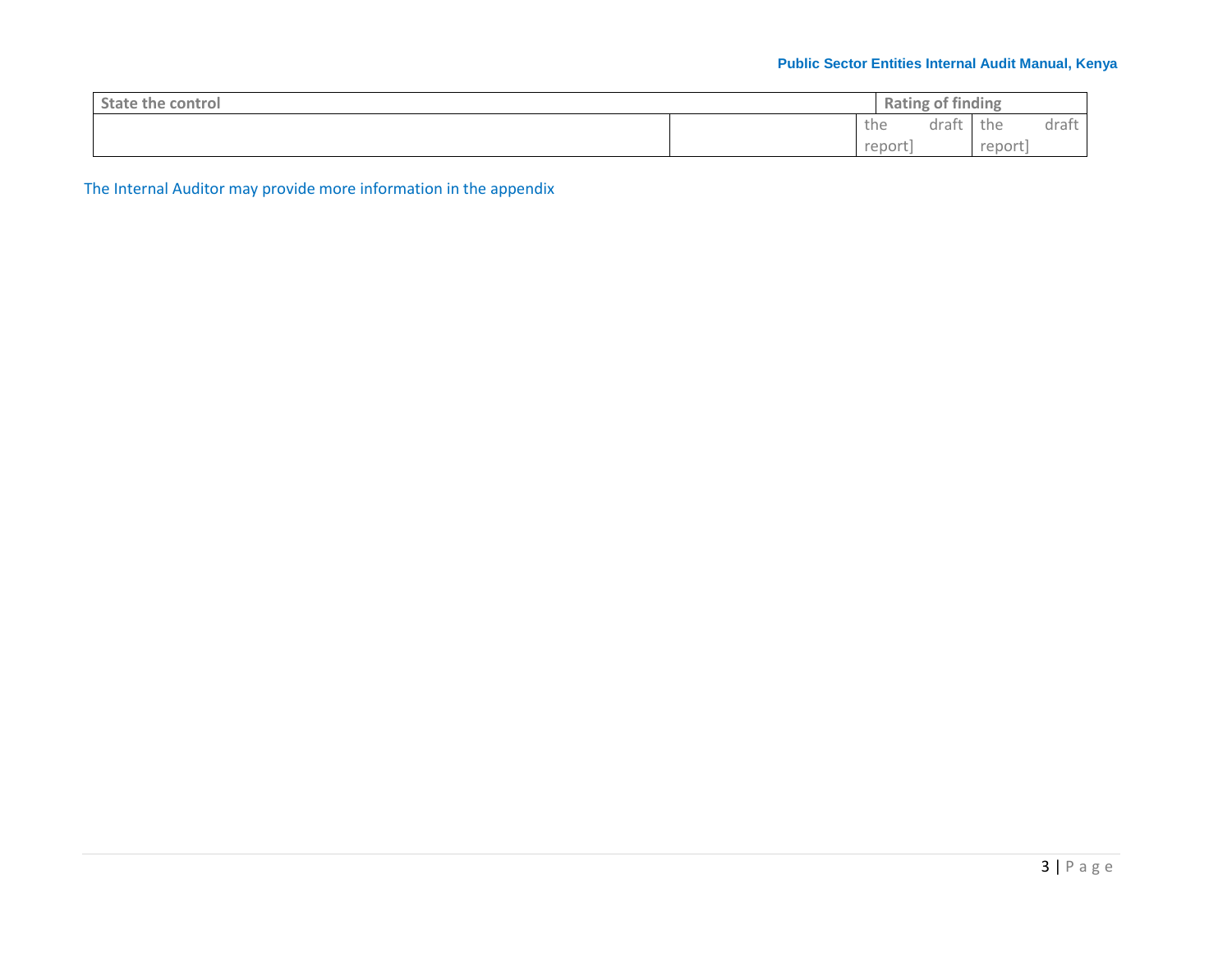#### **3.3 Prior Audit Recommendation Implementation**

Implementation status of recommendations of prior audits. This shall include Internal Audit, OAG, Accounting Officer and Audit Committee (including Governing body) directives and other assurance providers.

<span id="page-7-0"></span>

| <b>Report</b>                                            | <b>Report</b>                                                    | <b>Total</b>                                                                   | <b>Status of implementation of recommendations</b>                                       |                                                                                                                                                     |                                                                                                                                     |                                                                                                                                                                                                                                                                                    |
|----------------------------------------------------------|------------------------------------------------------------------|--------------------------------------------------------------------------------|------------------------------------------------------------------------------------------|-----------------------------------------------------------------------------------------------------------------------------------------------------|-------------------------------------------------------------------------------------------------------------------------------------|------------------------------------------------------------------------------------------------------------------------------------------------------------------------------------------------------------------------------------------------------------------------------------|
| reference                                                | <b>Name</b>                                                      | <b>Management</b>                                                              | <b>Implemented</b>                                                                       | <b>Partially</b>                                                                                                                                    | <b>Suspended</b><br><b>Not</b>                                                                                                      |                                                                                                                                                                                                                                                                                    |
|                                                          |                                                                  | <b>Action</b>                                                                  |                                                                                          |                                                                                                                                                     | <b>Implemented</b>                                                                                                                  |                                                                                                                                                                                                                                                                                    |
| the<br><i>[insert</i><br>Engagement<br>Report<br>Number] | <i><u><b>[insert]</b></u></i><br>the<br>area/process<br>audited] | the<br><i>linsert</i><br>total number<br>οf<br>agreed<br>management<br>action] | [insert the total<br>number of agreed<br>management<br>action that are<br>100% complete] | <i>linsert</i><br>the<br>total number<br>0f<br>agreed<br>management<br>action<br>that<br>been<br>have<br>but<br>started<br>100%<br>not<br>complete] | <i>linsert</i><br>the<br>total number<br>of<br>agreed<br>management<br>action<br>that<br>have<br>not<br>but<br>started<br>relevant] | the<br><i>linsert</i><br>total number<br>of<br>agreed<br>management<br>action<br>that<br>have<br>not<br>but<br>started<br>management<br>does<br>not<br>perceive<br>them to<br>be<br>relevant e.g.<br>where<br>risk<br>been<br>has<br>accepted,<br>circumstance<br>have<br>changed] |
| <b>Total %</b>                                           |                                                                  | 100%                                                                           | Xx%                                                                                      | Xx%                                                                                                                                                 | Xx%                                                                                                                                 | Xx%                                                                                                                                                                                                                                                                                |

## **4. Conclusion**

Due to the fact that we only evaluated key activities and controls relating to the *[include the system/process audited]* we concluded on the adequacy and effectiveness of [amend as appropriate--*the governance, risk management and controls of the system/process audited*]. The assessment of the conclusions on individual [amend as appropriate--*the governance, risk management and controls of the system/process audited*] was used to conclude on the overall [amend as appropriate--*the governance, risk management and controls of the system/process audited*] environment.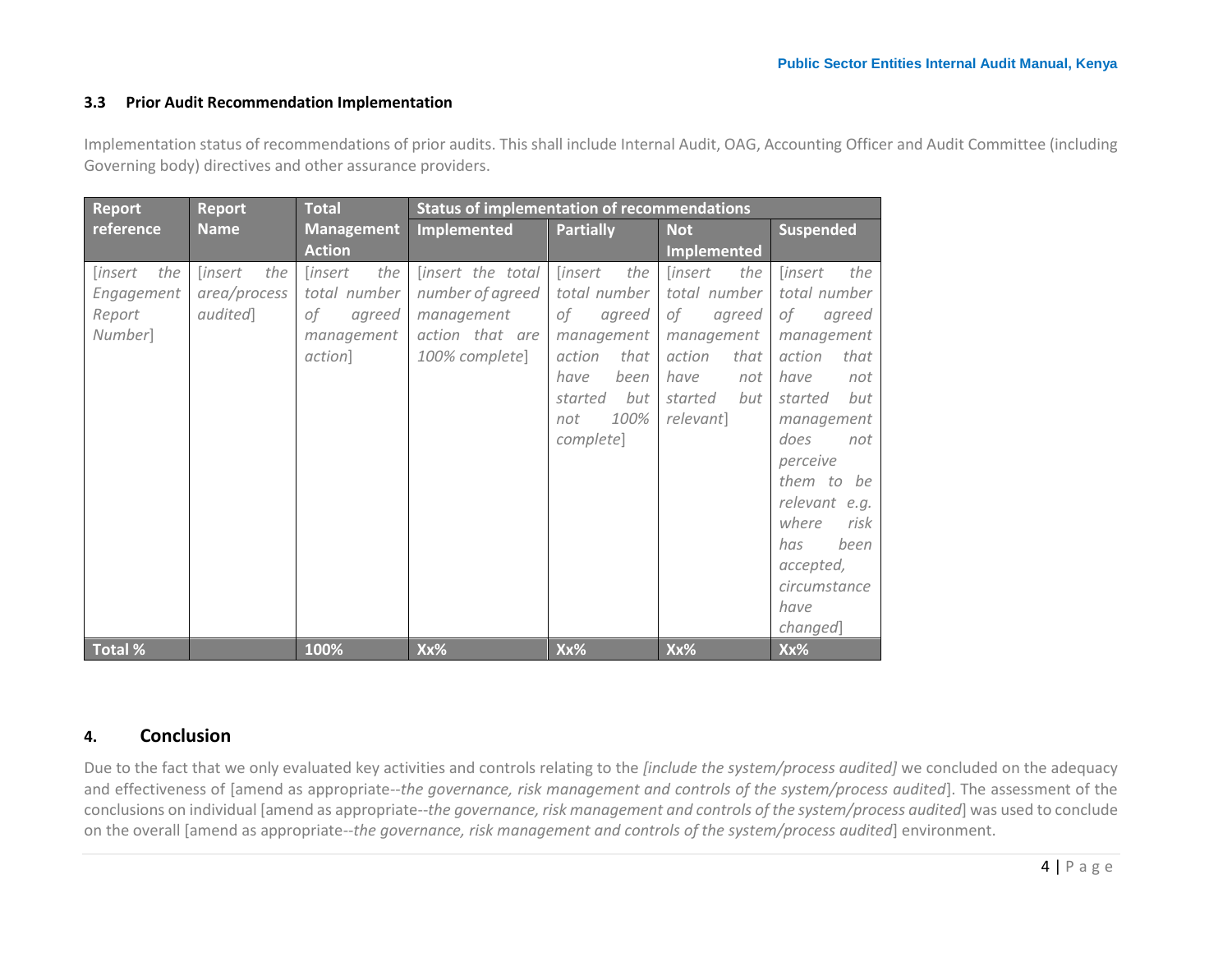Ratings awarded represent the conclusion of Internal Audit based on the results of the audit of a system or audit area. Please note that the conclusions as indicated below, are based on sample testing and only applies to the key controls we evaluated as identified in our scope in section 1 above.

The [amend as appropriate--*the governance, risk management and controls of the system/process audited*] environment will be rated using the following criteria:

| Rating                   | <b>Definition</b>                                                                 |
|--------------------------|-----------------------------------------------------------------------------------|
| Inadequate               | The majority of our findings are of a serious nature and require immediate        |
| [Red]                    | management intervention to achieve business objectives.                           |
| <b>Needs Improvement</b> | The majority of our findings are medium risks that require management focus to    |
| [Orange]                 | rectify.                                                                          |
| <b>Satisfactory</b>      | Some control deficiencies were identified however, these were mainly              |
| [Yellow]                 | administrative in nature and can easily be rectified.                             |
| Good                     | Internal controls are operating effectively (subject to the limitations of sample |
| [Green]                  | testing).                                                                         |

Based on our audit work performed and subject to our findings detailed in Section 3, we report that the adequacy and effectiveness of the controls relating to the *[include name of the system/process that was audited]* are *[include rating per the conclusion rating definitions above]*.

## **5. Acknowledgement**

Appreciate management for the assistance given during the audit.

## **6. Approval**

The HIA takes responsibility for this report at this date which has been discussed and agreed with management.

[Name] Head of Internal Audit Function

\_\_\_\_\_\_\_\_\_\_\_\_\_\_\_\_\_\_\_\_\_\_\_\_\_\_\_\_\_

<span id="page-8-1"></span><span id="page-8-0"></span>\_\_\_\_\_\_\_\_\_\_\_\_\_\_\_\_\_\_\_\_\_\_\_\_\_\_\_\_\_